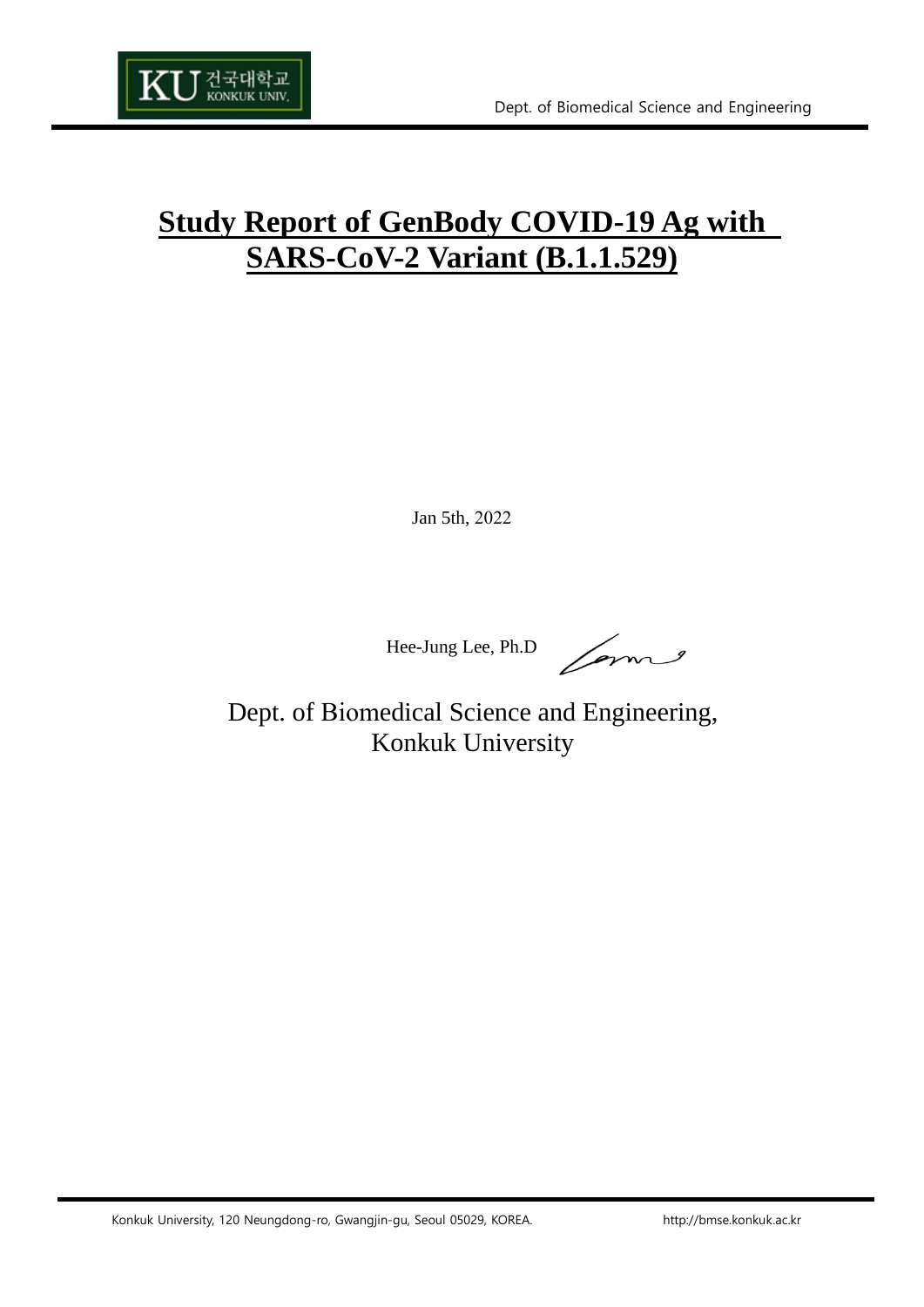

#### **I. Protocol Summary**

#### **Objective**

To investigate the analytical sensitivity of GenBody COVID-19 Ag with SARS-CoV-2 variants (Omicron).

#### **Applicant**

Company Name: GenBody Inc. Address: 3-18, Eopseong 2-gil, Seobuk-gu, Cheonan-si, Chungcheongnamnam-do, Republic of Korea.

#### **Information of study site**

1) Institution: Kunkuk University (Seoul, Korea) 2) Investigator: Hee-Jung Lee, Ph.D, Professor

3) Contact: [ziniga@konkuk.ac.kr](mailto:ziniga@konkuk.ac.kr)

#### **Investigational device**

GenBody COVID-19 Ag (Lot. No.: FVFPS26211)

**Test period** Jan  $4^{\text{th}}$ , 2022 ~ Jan  $5^{\text{th}}$ , 2022

#### **Evaluation method**

Followed by the manual of GenBody COVID-19 Ag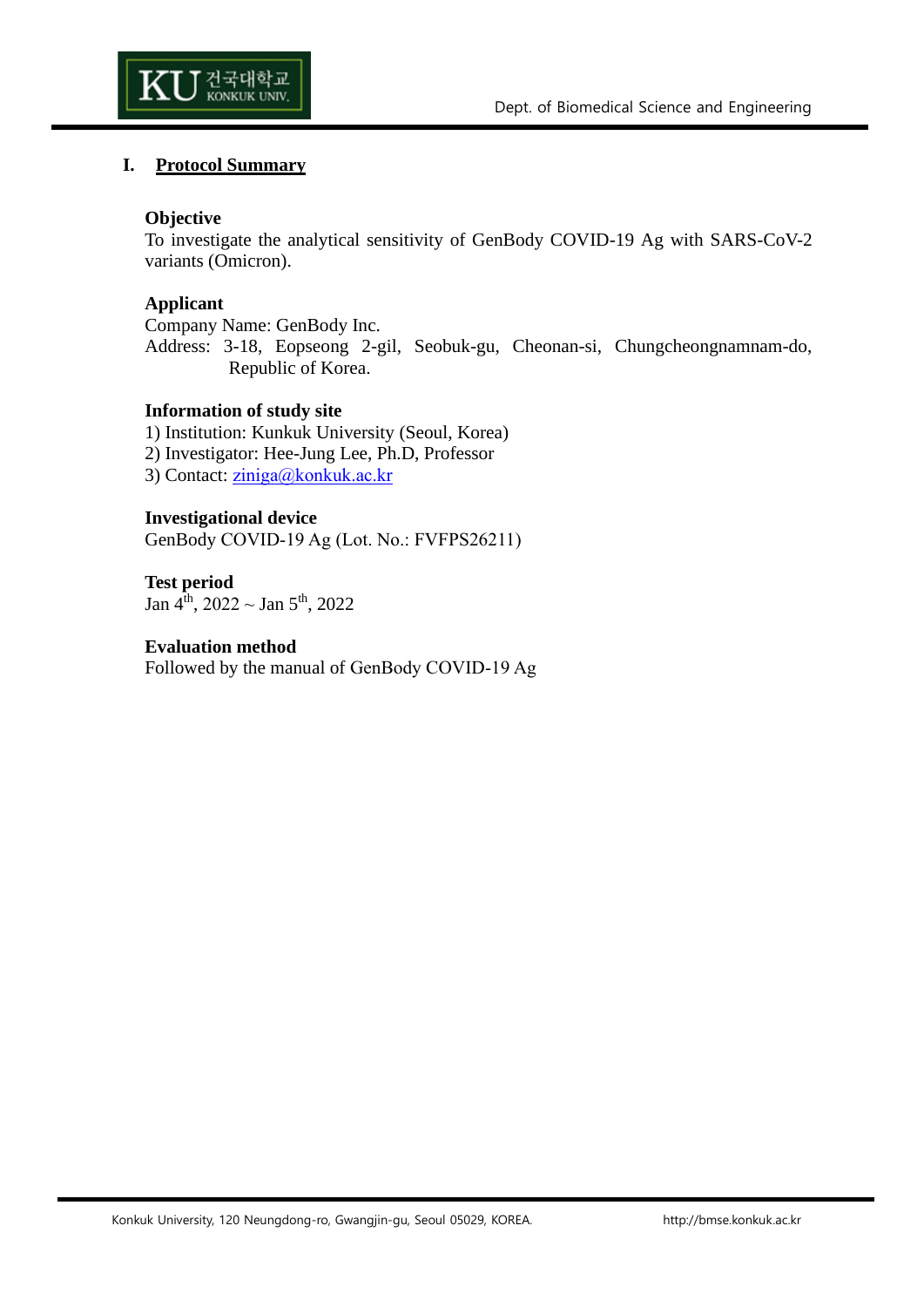

# **II. Introduction**

- º Investigational device: GenBody COVID-19 Ag kit
- <sup>o</sup> Test period: Jan 4<sup>th</sup>, 2022.  $\sim$  Jan 5<sup>th</sup>, 2022.
- º Objective: To investigate the analytical sensitivity of GenBody COVID-19 Ag with SARS-CoV-2 variants (Omicron, B.1.1.529).

#### **III. Materials and Methods**

#### º SARS-CoV-2 virus

1) Virus: SARS-CoV-2 virus were provided by KDCA (Korean Disease Control and Prevention Agency). All the handlings and experiments with these viruses were performed in BSL3 laboratory in Konkuk University.

\*Note: Please refer Appendix 1. for more detailed information of the virus resourcing.

2) Diluent: Nasopharyngeal Clinical Matrix provided by GenBody.

Lot Number: FMVA0321

#### 3) Information of the SARS-CoV-2 virus.

| <b>Substance</b>      | SARS-CoV-2 (NCCP 43408) / Omicron variant / B.1.1.529 lineage             |
|-----------------------|---------------------------------------------------------------------------|
|                       | Media: DMEM + $1\%$ penicillin-streptomycin + $2\%$ FBS<br>1)             |
|                       | Host cell: Vero E6<br>2)                                                  |
| <b>Characteristic</b> | Culture conditions: $37^{\circ}$ C, $5\%$ CO <sub>2</sub><br>3)           |
|                       | Virus titration: by cytopathic effects (CPE), PFU (Plaque forming<br>4)   |
|                       | unit)                                                                     |
|                       | Storage: cryotube, frozen virus with culture media $(-70^{\circ}C)$<br>1) |
|                       | Classification: Betacoronavirus (SARS-CoV-2)<br>2)                        |
|                       | Isolated strain: hCoV-19/Korea/KDCA447321/2021<br>3)                      |
| <b>Depositor</b>      | Isolation pathway: The variant virus was cell cultured and isolated<br>4) |
| and comments          | from SARS-CoV-2 patient.                                                  |
|                       | Clades: GH<br>5)                                                          |
|                       | Isolation year: 2021<br>6)                                                |
|                       | Viral titer: $2.1 \times 10^5$ PFU/mL                                     |

| <b>Substance</b> | SARS-CoV-2 (NCCP 43326), wild type, first isolated in Korea                 |
|------------------|-----------------------------------------------------------------------------|
|                  | <b>Characteristic</b>  1) Media: DMEM + 1% penicillin-streptomycin + 2% FBS |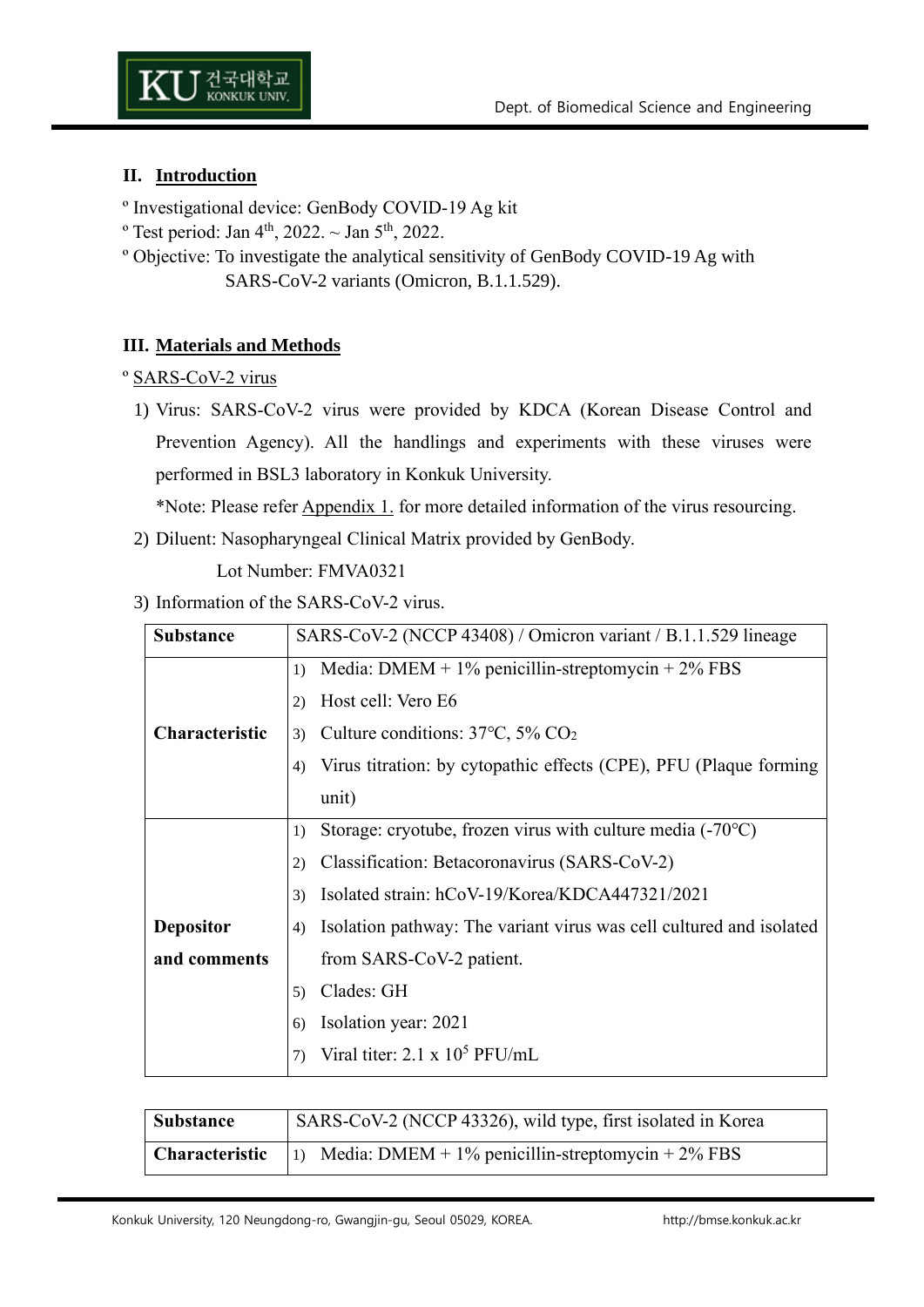|                                  | Host cell: Vero E6<br>2)<br>Culture conditions: $37^{\circ}$ C, $5\%$ CO <sub>2</sub><br>3)<br>Virus titration: by cytopathic effects (CPE), PFU (Plaque forming<br>4)<br>unit)                                                                                                                                                                                                                                                               |
|----------------------------------|-----------------------------------------------------------------------------------------------------------------------------------------------------------------------------------------------------------------------------------------------------------------------------------------------------------------------------------------------------------------------------------------------------------------------------------------------|
| <b>Depositor</b><br>and comments | Storage: cryotube, frozen virus with culture media (-70°C)<br>1)<br>Classification: Betacoronavirus (SARS-CoV-2)<br>2)<br>Isolated strain:<br>3)<br>SARS CoV-2/human/KOR/KCDC03-NCCP43326/2020<br>4)<br>Isolation pathway: The variant virus was cell cultured and isolated<br>5)<br>from SARS-CoV-2 patient who entered to Korea from China.<br>Clades: S<br>6)<br>Isolation year: 2020<br>7)<br>Viral titer: $1.5 \times 10^6$ PFU/mL<br>8) |

#### º Test Procedure

- 1. Preparation for the test
	- 1) Preparation of the GenBody COVID-19 Ag kit (Lot number: FVFPS26211)
		- ① Refer to the user manual for preparation of GenBody COVID-19 Ag kits.
		- ② Check the components of the kit (Test Device, Extraction Solution, Extraction Tubes, Dropper Tips, Nasopharyngeal swab, Positive external control swab, Negative external control swab, Package Insert).
	- 2) Preparation of the specimens

Frozen sample: Defrost on ice or at low temperature in advance and place the thawed sample at room temperature prior to testing (~30 minutes).

- 2. Description of test steps
	- ① Dilute the virus with clinical matrix.
	- ② Add the Extraction Solution up to the Fill line indicated on the Extraction Tube.
	- ③ Add 50 μL of the positive sample to a swab.
	- ④ Insert the swab samples into the Extraction Solution.
	- $\odot$  Mix by squeezing the tube and simultaneously rotating the swab 8 10 times.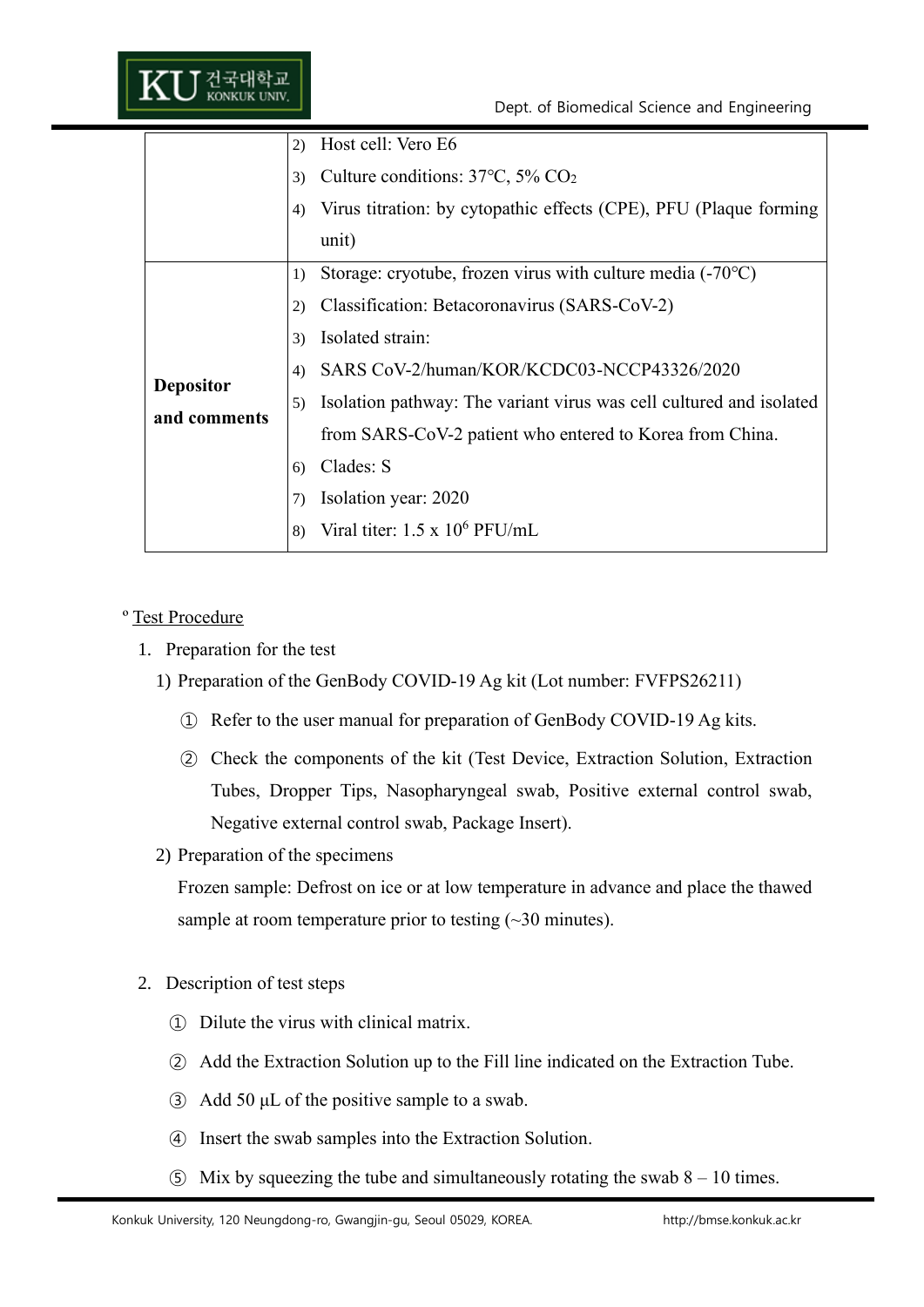- ⑥ Place the disposable dropper cap on the Extraction Tube.
- ⑦ Remove the foil-pouch and place Test Device on a level surface.
- ⑧ Add 4 drops of the solution to the center of the sample well of the Test Device.
- **(9)** Interpret the test results after  $15 20$  minutes.
- 3. Test procedure for Limit of Detection (LoD)

건국대학교<br>KONKUK UNIV.

- ① To confirm the test kit performance (quality control), test with the positive and negative external control swabs according to the test procedure of GenBody COVID-19 Ag.
- ② LoD range finding: Test with 10-fold serial diluted virus, according to the 'Assay procedure' described in Package Insert. Test should be performed with at least 3 replicates. Select the above 1 point from the lowest concentration at which all 3 replicates produced positive results as 'LoD determination' step.
- ③ LoD Determination: Test with the virus which were 2-fold serial diluted from the selected concentration, according to the 'Assay procedure' described in Package Insert. Test should be performed with 20 replicates. Determine the lowest detectable concentration at which 19 of 20 replicates are positive.
- 4. Interpretation of Test Results

Followed by the manual of GenBody COVID-19 Ag

| <b>COVID-19</b><br>Ag                                     | <b>COVID-19</b><br>Ag          | <b>COVID-19</b><br>Ag                             | <b>COVID-19</b><br>Ag                                          | <b>COVID-19</b><br>Ag              | COVID-19<br>Ag                                        |
|-----------------------------------------------------------|--------------------------------|---------------------------------------------------|----------------------------------------------------------------|------------------------------------|-------------------------------------------------------|
| ≣                                                         | 言                              | 言                                                 | $\equiv$<br>$=$                                                | m                                  | W                                                     |
| C)<br>$\circ$<br>$\sim$<br>$\rightarrow$<br>$\rightarrow$ | $\Omega$<br>$\circ$<br>A3<br>н | $\circ$<br>$\circ$<br>75<br>$\rightarrow$<br>ide. | $\circ$<br>$\circ$<br>$70 -$<br>$\rightarrow$<br>$\rightarrow$ | $\circ$<br>$\alpha$<br>$_{\rm N3}$ | lo.<br>$\circ$<br>N<br>$\rightarrow$<br>$\rightarrow$ |
|                                                           |                                |                                                   |                                                                |                                    |                                                       |
| Negative                                                  | Positive                       |                                                   |                                                                | Invalid                            |                                                       |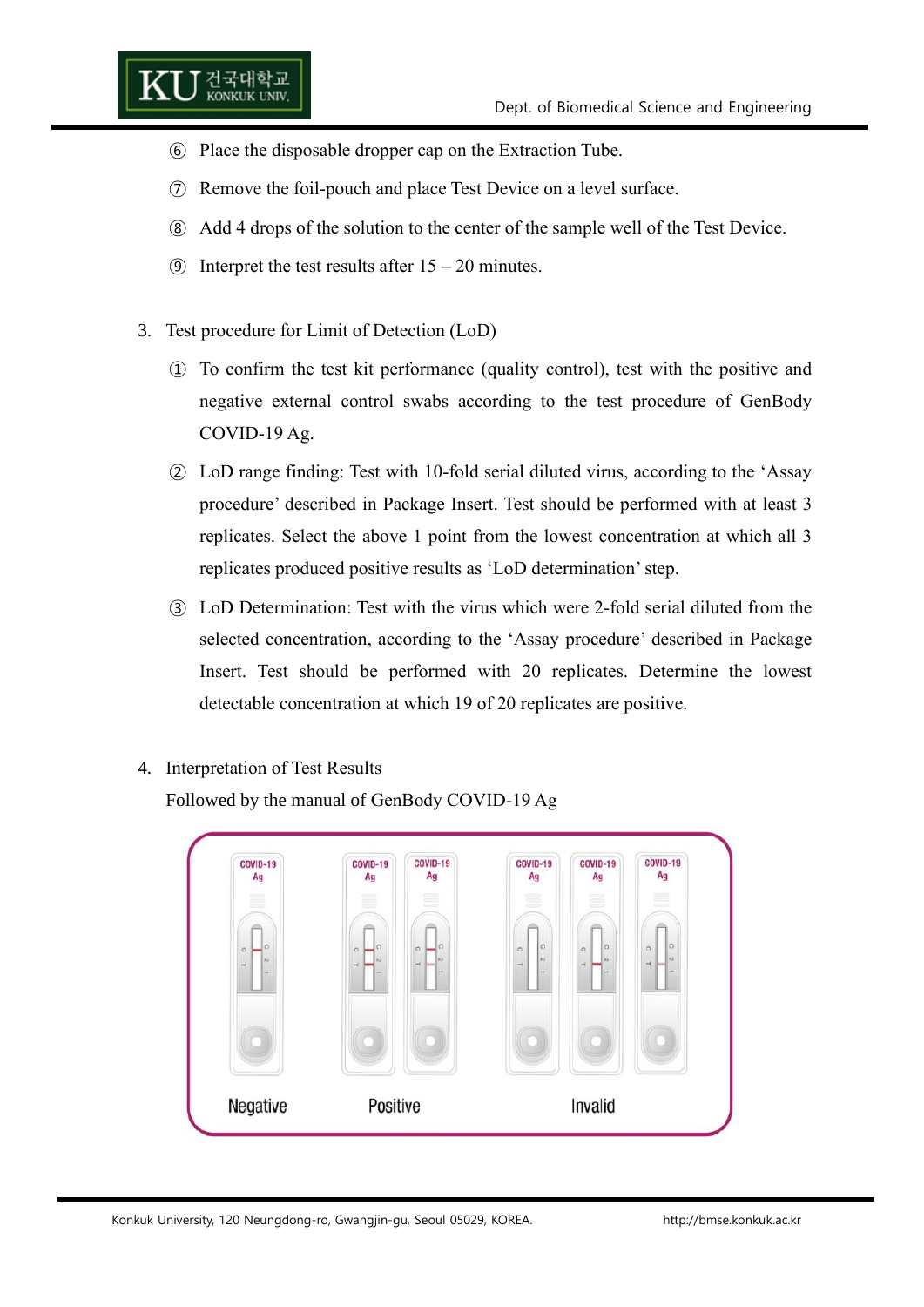

#### • Positive result:

Two reddish purple lines appear in the test window, one on the test line position (T) and the other on the control line position (C).

Note: The Test line (reddish purple line) may vary in shade and intensity (light or dark, weak or strong) depending on the concentration of antigen detected. The intensity of the Control line should not be compared to that of the Test line for the interpretation of the test result. Even a light or faint Test line should be interpreted as a positive result.

## • Negative result:

Only one reddish purple line on the control line (C) position appears with no line on the test line position (T).

#### • Invalid result:

If a line does not appear on the control line position  $(C)$  in 15 minutes, the test result is invalid. Re-test with a new GenBody COVID-19 Ag Test Device.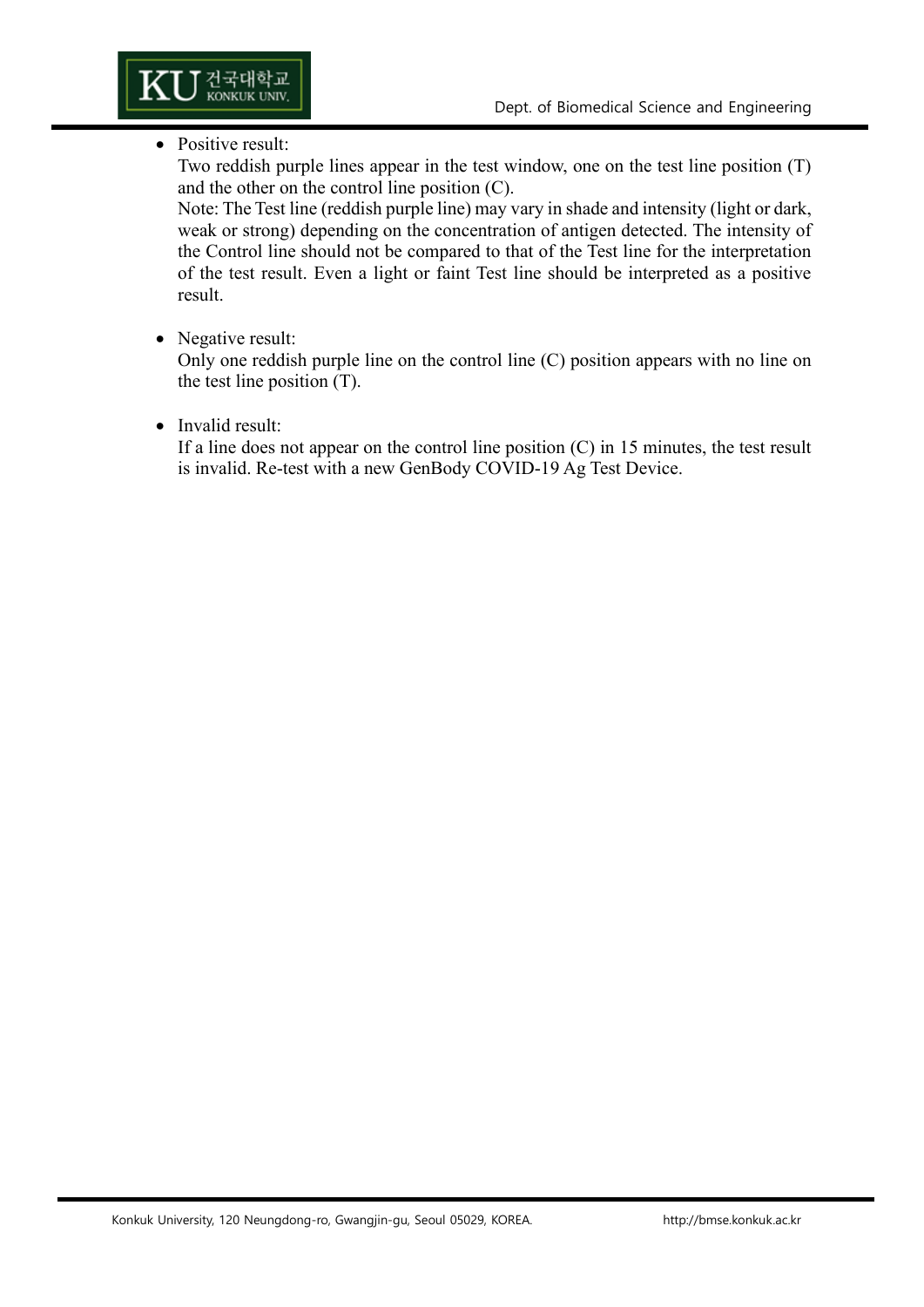#### **IV. Results**

# **1. Analytical sensitivity (LoD, detection limit) of the kit with Omicron variant (B.1.1.529 lineage).**

In the previous LoD range finding step (10-fold dilution study),  $2.1 \times 10^3$  PFU/mL was selected for further 2-fold dilution study. The  $2.1 \times 10^3$  PFU/mL of SARS-CoV-2 (NCCP 43408, Omicron variant, B.1.1.529 lineage) was 2-fold serially diluted with the clinical matrix. These diluted solutions were tested 20 times of each, and then interpreted the results to find out the lowest level of the concentration at which 19 of 20 replicates are positive. This study showed the LoD of the kit to be  $1.31 \times 10^2$  PFU/mL.

| No. | <b>Concentration</b><br>(PFU/mL) | <b>Replicates</b> | <b>Number of</b><br>positive results | <b>Positive ratio</b><br>$(\%)$ |
|-----|----------------------------------|-------------------|--------------------------------------|---------------------------------|
|     | $2.1 \times 10^5$                |                   |                                      | 100                             |
|     | $2.1 \times 10^{4}$              |                   |                                      | 100                             |
|     | $2.1 \times 10^3$                |                   |                                      | 100                             |
|     | $2.1 \times 10^{2}$              |                   |                                      | 100                             |
|     | $2.1 \times 10^{1}$              |                   |                                      |                                 |
|     | $2.1 \times 10^{0}$              |                   |                                      |                                 |

Table 1. Result of LoD range finding for Omicron variant.

| No. | <b>Concentration</b><br>(PFU/mL) | <b>Replicates</b> | <b>Number</b> of<br>positive results | <b>Positive ratio</b><br>$(\%)$ |
|-----|----------------------------------|-------------------|--------------------------------------|---------------------------------|
|     | $2.10 \times 10^3$               | 20                | 20                                   | 100                             |
|     | $1.05 \times 10^3$               | 20                | 20                                   | 100                             |
|     | $5.25 \times 10^{2}$             | 20                | 20                                   | 100                             |
|     | $2.63 \times 10^{2}$             | 20                | 20                                   | 100                             |
|     | $1.31 \times 10^{2}$             | 20                | 20                                   | 100                             |
|     | $6.56 \times 10^{1}$             | 20                |                                      |                                 |

Table 2. Result of LoD determination for Omicron variant.

# **2. Analytical sensitivity (LoD, detection limit) of the kit with standard strain of SARS-CoV-2 (first isolated in Korea, Feb. 2020).**

In the previous LoD range finding step (10-fold dilution study),  $1.5 \times 10^3$  PFU/mL was selected for further 2-fold dilution study. The  $1.5 \times 10^3$  PFU/mL of SARS-CoV-2 (NCCP 43326, first isolated, Feb. 2020) was 2-fold serially diluted with the clinical matrix. These diluted solutions were tested 20 times of each, and then interpreted the results to find out the lowest level of the concentration at which 19 of 20 replicates are positive. This study showed the LoD of the kit to be  $1.88 \times 10^2$  PFU/mL.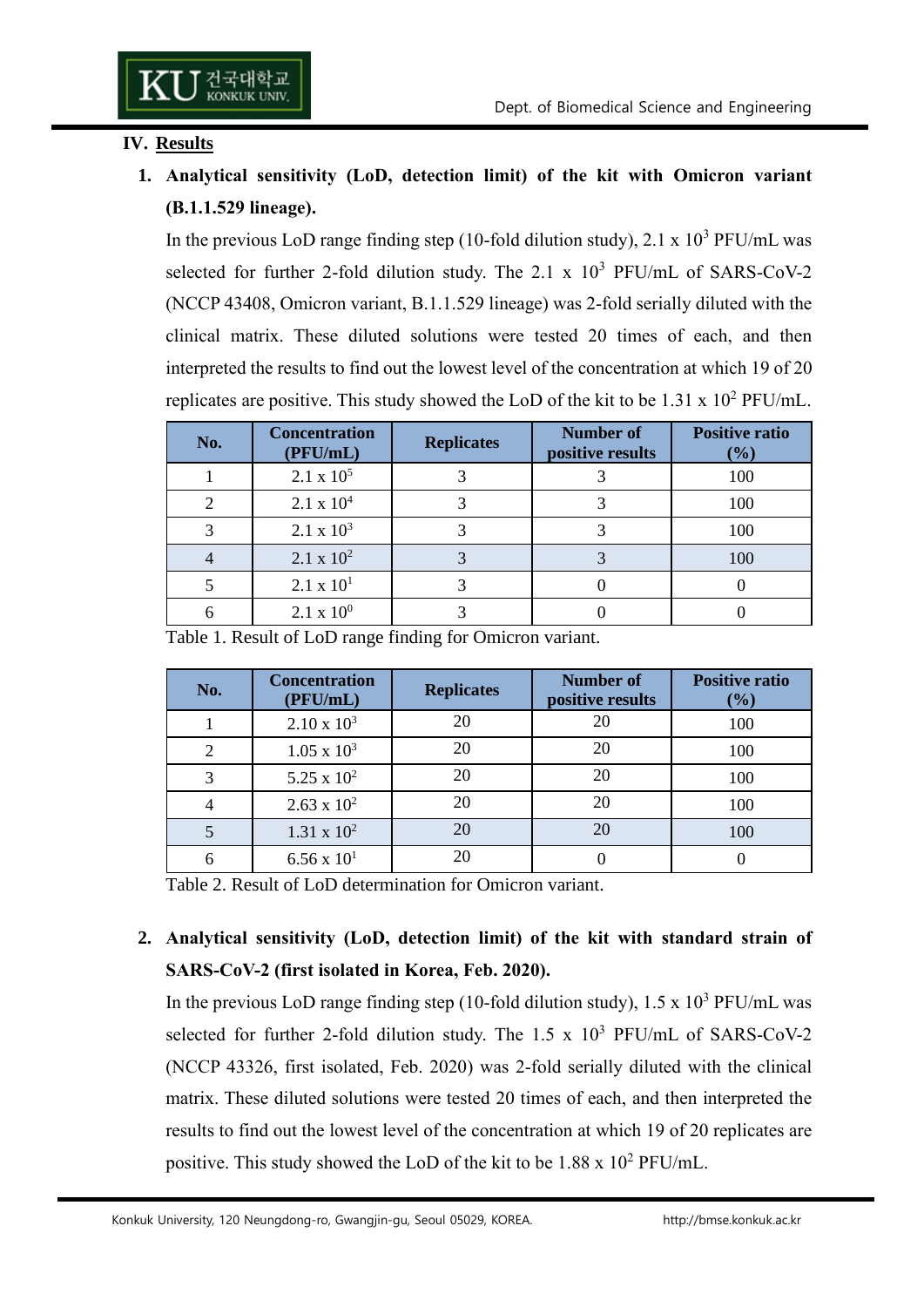Dept. of Biomedical Science and Engineering

| No. | <b>Concentration</b><br>(PFU/mL) | <b>Replicates</b> | <b>Number of</b><br>positive results | <b>Positive ratio</b><br>$(\%)$ |
|-----|----------------------------------|-------------------|--------------------------------------|---------------------------------|
|     | $1.5 \times 10^6$                |                   |                                      | 100                             |
| 2   | $1.5 \times 10^5$                |                   |                                      | 100                             |
|     | $1.5 \times 10^{4}$              |                   |                                      | 100                             |
|     | $1.5 \times 10^3$                |                   |                                      | 100                             |
|     | $1.5 \times 10^{2}$              | 3                 | 3                                    | 100                             |
|     | $1.5 \times 10^{1}$              |                   |                                      |                                 |
|     | $1.5 \times 10^{0}$              |                   |                                      |                                 |

Table 3. Result of LoD range finding for standard strain in Korea (Feb. 2020).

| No. | <b>Concentration</b><br>(PFU/mL) | <b>Replicates</b> | <b>Number of</b><br>positive results | <b>Positive ratio</b><br>(%) |
|-----|----------------------------------|-------------------|--------------------------------------|------------------------------|
|     | $1.50 \times 10^3$               | 20                | 20                                   | 100                          |
|     | $7.50 \times 10^{2}$             | 20                | 20                                   | 100                          |
|     | $3.75 \times 10^{2}$             | 20                | 20                                   | 100                          |
|     | $1.88 \times 10^{2}$             | 20                | 20                                   | 100                          |
|     | $9.38 \times 10^{1}$             | 20                | 8                                    | 40                           |
|     | $4.69 \times 10^{1}$             | 20                |                                      |                              |

Table 4. Result of LoD determination for standard strain in Korea (Feb. 2020).

## **V. Conclusion**

This study has been carried out to identify if GenBody COVID-19 Ag kit is capable of detecting SARS-CoV-2 variants (Omicron, B.1.1.529). We have performed its evaluation study in BSL3 laboratory at Konkuk University. We have obtained SARS-CoV-2 virus from Korean NIH under their strict regulations.

In this study, the detection limit of GenBody COVID-19 Ag was  $1.31 \times 10^2$  PFU/mL for Omicron variant and  $1.88 \times 10^2$  PFU/ml for standard strain in Korea (Feb. 2020).

forms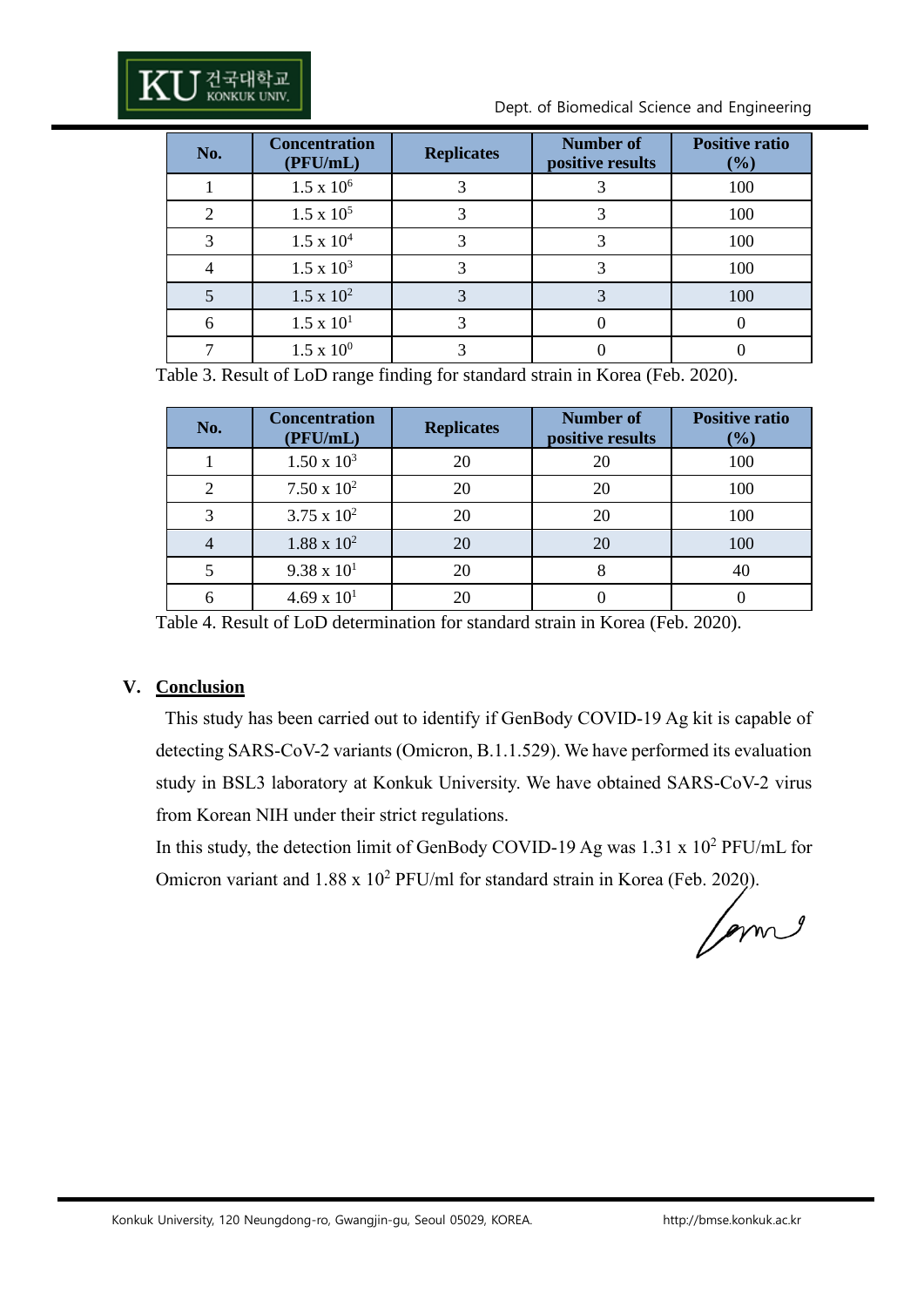

# **[Appendix 1]**

#### **Background**

#### 1) Service program of Korean NCCP for SARS-CoV-2 variants

Korean NCCP (National Culture Collection for Pathogens) belonged to KDCA (Korean Disease Control and Prevention Agency) started to provide SARS-CoV-2 variants to researchers who are operating BioSafety Level 3 facility [\(http://nccp.cdc.go.kr/main.do\)](http://nccp.cdc.go.kr/main.do).

## 2) Regulations for handling the variants

Konkuk University has a good BSL3 laboratory which facility can satisfy all the regulations (Appendix 2. Certificates of BSL3 facility in Konkuk University). According to the law of Article 16 of the Enforcement Decree of the Pathogen Resources Act 'Safety Management Standards for Pathogen Resources', all researchers who received the pathogenic viruses must comply with the Standards of Safety Management and Rules of Laboratory Biosafety.